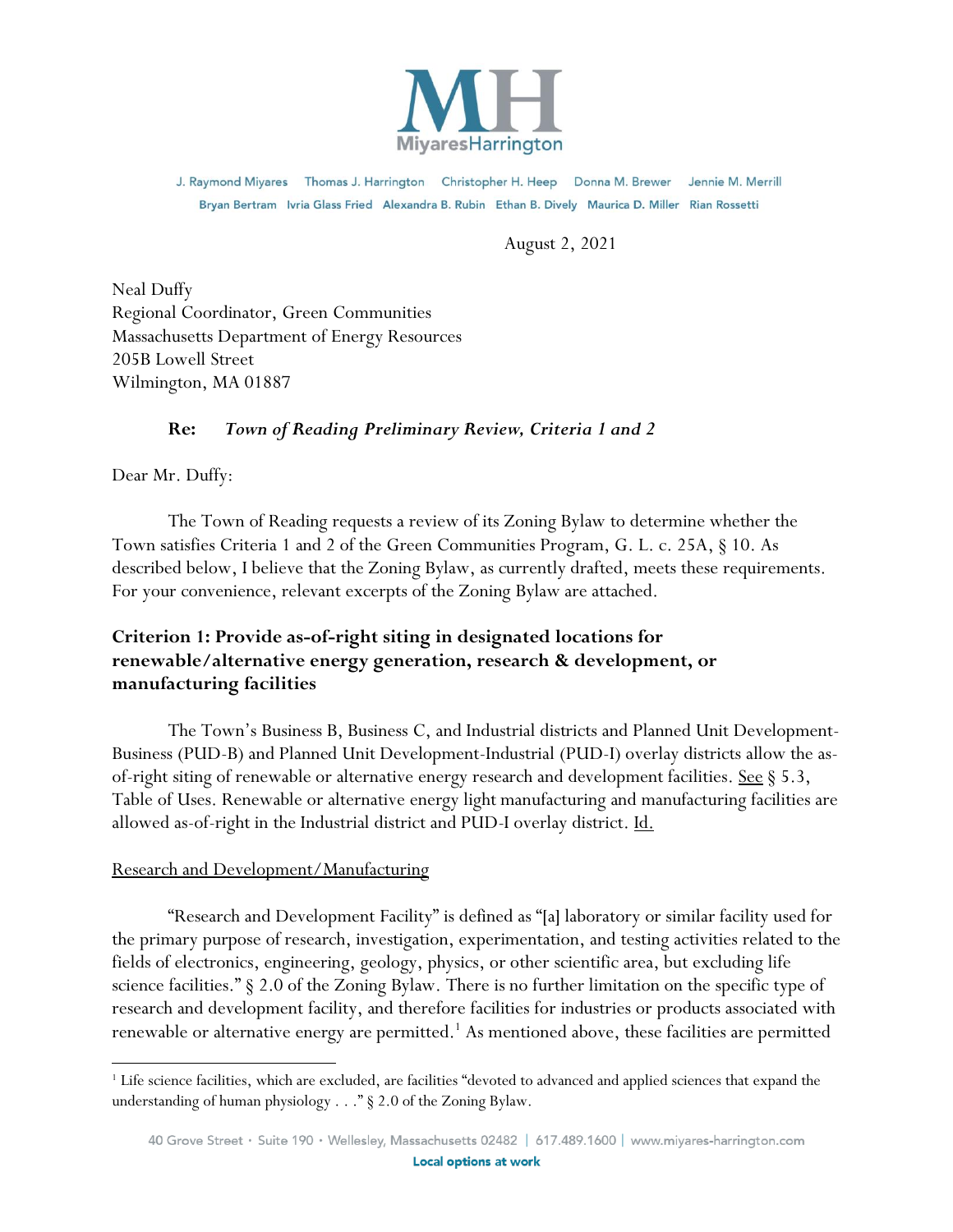as-of-right in the Business B, Business C, and Industrial districts and the PUD-B and PUD-I overlay districts.

"Light Manufacturing" is defined as "the processing, fabrication, production or assembly of materials or products that involves no use of heat, noise, or odor-producing processes on the premises that are detectable off-site" and "Manufacturing" is defined as "[t]he processing, fabrication, production or assembly of materials or products, not including light manufacturing." § 2.0 of the Zoning Bylaw. Both light manufacturing and manufacturing are allowed as-of-right in the Industrial district and the PUD-I overlay district. § 5.3 of the Zoning Bylaw. There are no further limitations regarding the type of nature of the products produced. Accordingly, the Zoning Bylaw permits as-of-right manufacturing or products associated with renewable or alternative energy.

#### Feasibility of Additional Development

Town Staff shared that the development of more than 50,000 square feet of renewable or alternative energy research and development and manufacturing facilities is feasible within the above identified districts. In the Industrial/PUD-I Overlay district there is approximately 95,000 square feet of vacant, leasable space within an existing building.<sup>2</sup> Staff is aware of three other buildings that contain vacant leasable space in excess of 5,000 square feet; two in the Business B district $^3$  and one in the Industrial and PUD-I Overlay districts. $^4$  There are also at least three vacant parcels of land in the Business B, Industrial, and PUD-I Overlay districts. Two of these parcels exceed 10,000 square feet of land.<sup>5</sup>

In addition, the Town is a working with design consultants to reimagine the area to support and encourage the growth of research and development businesses. This process aligns with community goals and standards developed through a public process. Notably, a large portion of the Industrial District was designated a Priority Development Area during the North Suburban Planning Council (NSPC) 2014 Priority Mapping Project,<sup>6</sup> and is discussed in the Town's Economic Development Action Plan 2016-2022.<sup>7</sup> Currently, many areas of the Industrial District are not at their highest and best use and the Town is working with design consultants to reimagine

<sup>2</sup> 128 Marketplace and 1 General Way.

<sup>3</sup> 25 Haven Street (approximately 7,900 square feet of leasable space) and 17 Harnden Street (approximately 14,000 square feet of leasable space).

<sup>4</sup> 218 Ash Street (approximately 8,000 square feet of leasable space).

<sup>5</sup> 18-22 Woburn Street (approximately 4,000 square feet of land) and 16 Sanborn Street (approximately 12,000 square feet of land) in the Business B district. 246 Ash Street (approximately 26,000 square feet of land) in the Industrial and PUD-I Overlay districts.

<sup>6</sup> Available at http://www.mapc.org/wpcontent/uploads/2017/10/NSPC\_PriorityMappingFinalReport\_ Narrative\_FINAL\_Jan2014\_FINAL.pdf

<sup>7</sup> Available at https://www.readingma.gov/sites/g/files/vyhlif1116/f/uploads/readingedactionplan narrativeappendicesmerged\_2016-2022\_0.pdf

<sup>40</sup> Grove Street · Suite 190 · Wellesley, Massachusetts 02482 | 617.489.1600 | www.miyares-harrington.com